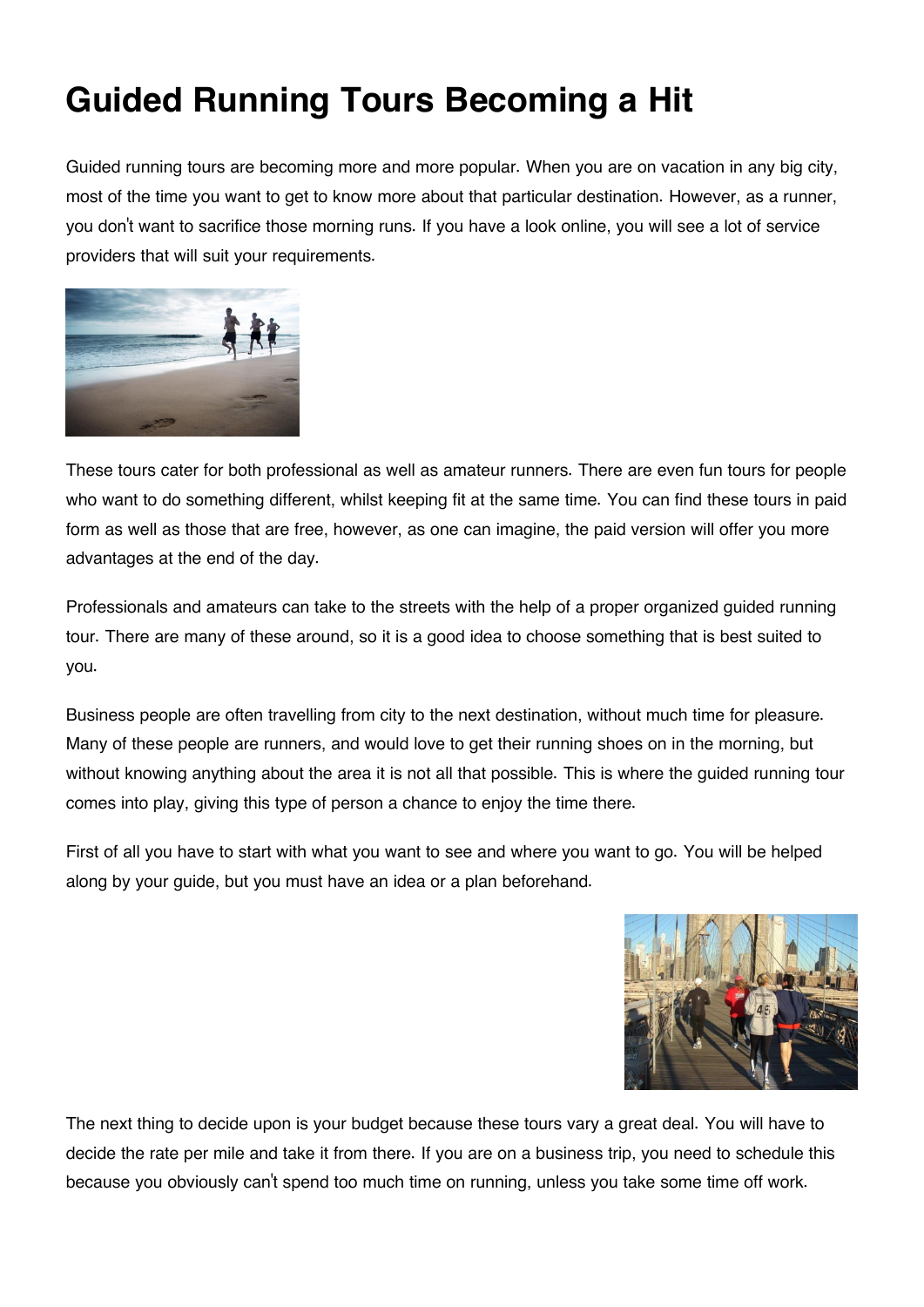You have to assess your strength and ability as well because you don't want to end up with a group of runners that are a lot better than you. This will leave you struggling. On the other hand, you also need someone that is going to keep to your pace.

It is difficult to know what the weather is going to be, but you can have a look online. Running into a wind is never pleasant. Plan your trip according to the time of the year because things really heat up in certain countries, such as the Middle East.

You don't have to keep to the exact same speed as your guide. They are just giving you the route to follow, so there is no need to concentrate on the pace. Most people just want to have a relaxing run, whilst having a look at the surroundings at the same time.



Hotels have picked up on the popularity of these tours and are now providing tours themselves, making it easier for clients. You can find out about it at most hotels at the concierge. This is a great way of keeping fit whilst you are on vacation.

It is still possible to arrange this yourself, cutting down on the costs. If you want to do it this way, make sure you have a map and plan your route properly so that you know where you are going. A lot of major cities have pedestrian friendly pavements and this makes life much easier for the average runner.

Some reasons to consider a running tour:

- Unique way to see the sights that accomplishes exercise and exploration all at once
- No forced confinement in a bus or tour van
- Personalize your tour with a customized speed and stops
- Get a great "feel" for the city that is lacking in a bus tour

People who enjoy running tours include:

- Competitive athletes who can't afford to miss training days
- Recreational athletes and runners
- People who just can't sit still during a bus tour
- Individuals of all ages from teens on
- Corporate business groups
- Date: 2013-01-28